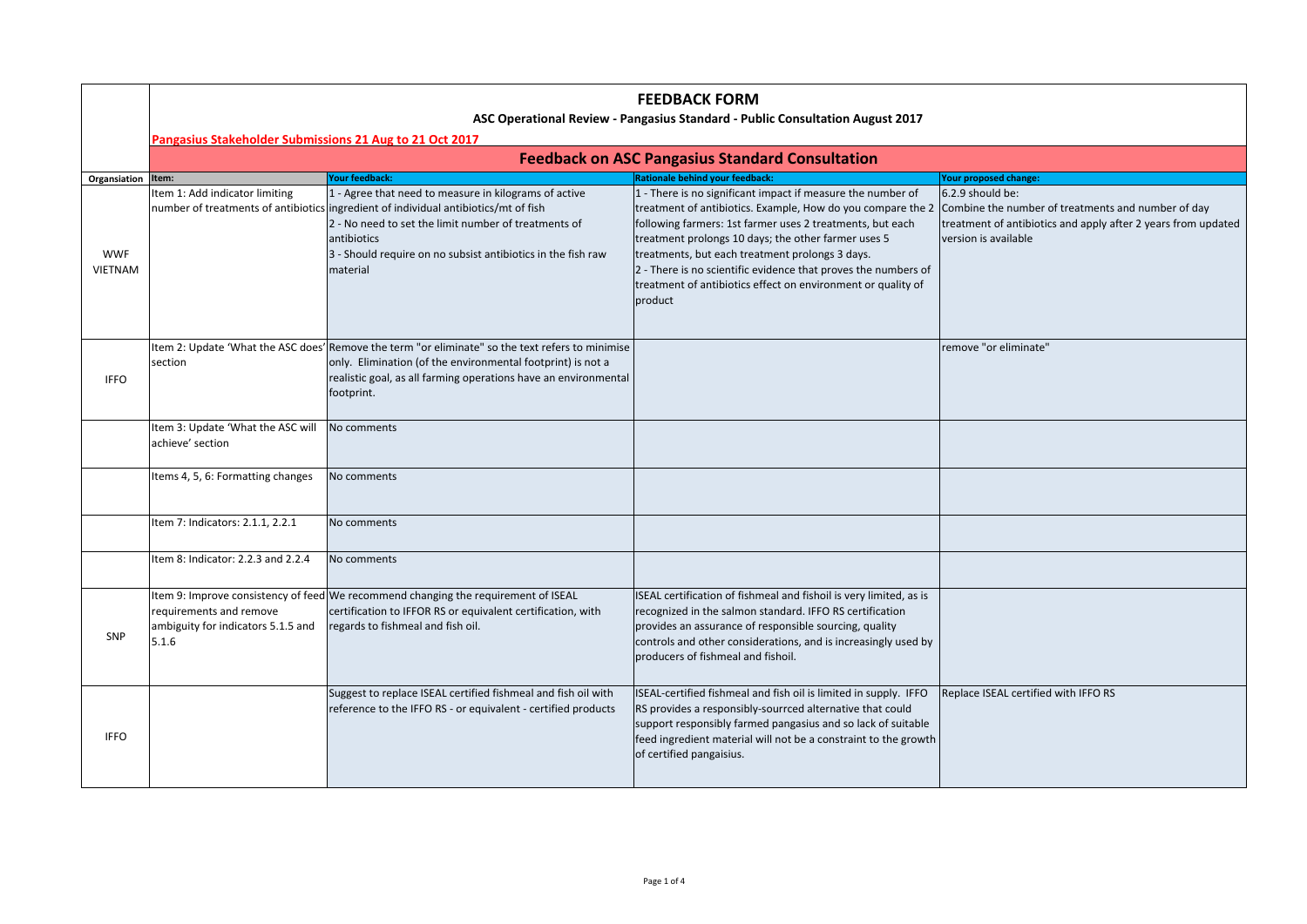|                              | <b>Feedback on ASC Pangasius Standard Consultation</b>                                                                                |                                                                                                                                                                                                                                                                                                                                                                                                                                          |                                                                                                                                                                                                                                                                                                                                                                                          |                                                                                                                                                                                                                                                                                                                                 |  |
|------------------------------|---------------------------------------------------------------------------------------------------------------------------------------|------------------------------------------------------------------------------------------------------------------------------------------------------------------------------------------------------------------------------------------------------------------------------------------------------------------------------------------------------------------------------------------------------------------------------------------|------------------------------------------------------------------------------------------------------------------------------------------------------------------------------------------------------------------------------------------------------------------------------------------------------------------------------------------------------------------------------------------|---------------------------------------------------------------------------------------------------------------------------------------------------------------------------------------------------------------------------------------------------------------------------------------------------------------------------------|--|
| Organsiation                 | Item:                                                                                                                                 | <b>Your feedback:</b>                                                                                                                                                                                                                                                                                                                                                                                                                    | <b>Rationale behind your feedback:</b>                                                                                                                                                                                                                                                                                                                                                   | Your proposed change:                                                                                                                                                                                                                                                                                                           |  |
| <b>WWF</b><br><b>VIETNAM</b> | Item 10: Remove ambiguity around About the indicator 2.2.1<br>in natural wetland or areas of<br>ecological importance                 | prohibition to site or expand farms 1 - ASC should clearly define the natural wetland. Natural<br>wetland is the RAMSAR site, isn't it?<br>About rationale of Criterion 2.2<br>1 - What does the phrase "the impact of assessment" refer to?<br>(linked with what indicators/criterion?)<br>2 - How to identify the time in the word "previously"? (the<br>time of farm establishment, or the year of ASC standard was<br>issued, ect.)? | About the indicator 2.2.1<br>L - The farmers are confused about the term "natural<br>wetland"<br>2 - The defination of "Natural wetland" can not be found in<br>Ramsar website.<br>About rationale of Criterion 2.2<br>The term of "the impact of assessment previously" makes the<br>farmers confuse                                                                                    |                                                                                                                                                                                                                                                                                                                                 |  |
|                              | Item 11: Change in species scope<br>definition: clarify that the ASC<br>Pangasius Standard is applicable to<br>the family Pangasiidae | No comments                                                                                                                                                                                                                                                                                                                                                                                                                              |                                                                                                                                                                                                                                                                                                                                                                                          | Replace ISEAL certified with IFFO RS or equivalent                                                                                                                                                                                                                                                                              |  |
| <b>WWF</b><br><b>VIETNAM</b> | Item 12: Clarify energy<br>requirements in Indicator: 3.6.1                                                                           | Not easy for farmers to measure that indicator.                                                                                                                                                                                                                                                                                                                                                                                          | 1 - For the period of 1 year, there are a lot of differences on:<br>the volume of harvested fish and volume of fish in growing<br>ponds because:<br>- all the ponds are not stocked at the same time, and<br>-1 production cycle lasts long around 8 months.<br>2 - Farmer uses energy not only for pangasius production but<br>also for transporting and other activities at the farms. | About the indicator 2.2.1<br>For ponds, evidence farm has not been sited or expanded in<br>Ramsar sites and protected areas<br>About rationale of Criterion 2.2<br>ASC should have mechanism to use the restoration fund 0.5<br>USD per MT of fish include studies on impact of ASC certified<br>farm on environment and social |  |
| <b>WWF</b><br><b>VIETNAM</b> | testing methodologies                                                                                                                 | Item 13: Clarify Total Nitrogen (TN) No need to mention the testing methodologies<br>Limit the number of fish pond to collect for testing TN and TP<br>after ASC certified                                                                                                                                                                                                                                                               | There are a lot of methodologies that can be used for<br>measuring TN, TP.<br>From the 2nd year of ASC certified, the farm has to test TN, TP<br>of all the fish ponds. It costs a lot, approximately 5,000 USD,<br>while the farm's production technique remains the same.                                                                                                              |                                                                                                                                                                                                                                                                                                                                 |  |
| <b>WWF</b><br><b>VIETNAM</b> | Item 14: Require GMO feed<br>ingredients disclosure                                                                                   | Do not require for farm, consider in ASC feed standard in the<br>future                                                                                                                                                                                                                                                                                                                                                                  | Farmers depend on feed company.<br>GMO products create the impression of sensitive/negative<br>information for buyers                                                                                                                                                                                                                                                                    | Should be clarified how to measure the relevant indicator<br>such as: The MT of harvested fish and estimated MT of fish in<br>raising ponds - not harvested yet.                                                                                                                                                                |  |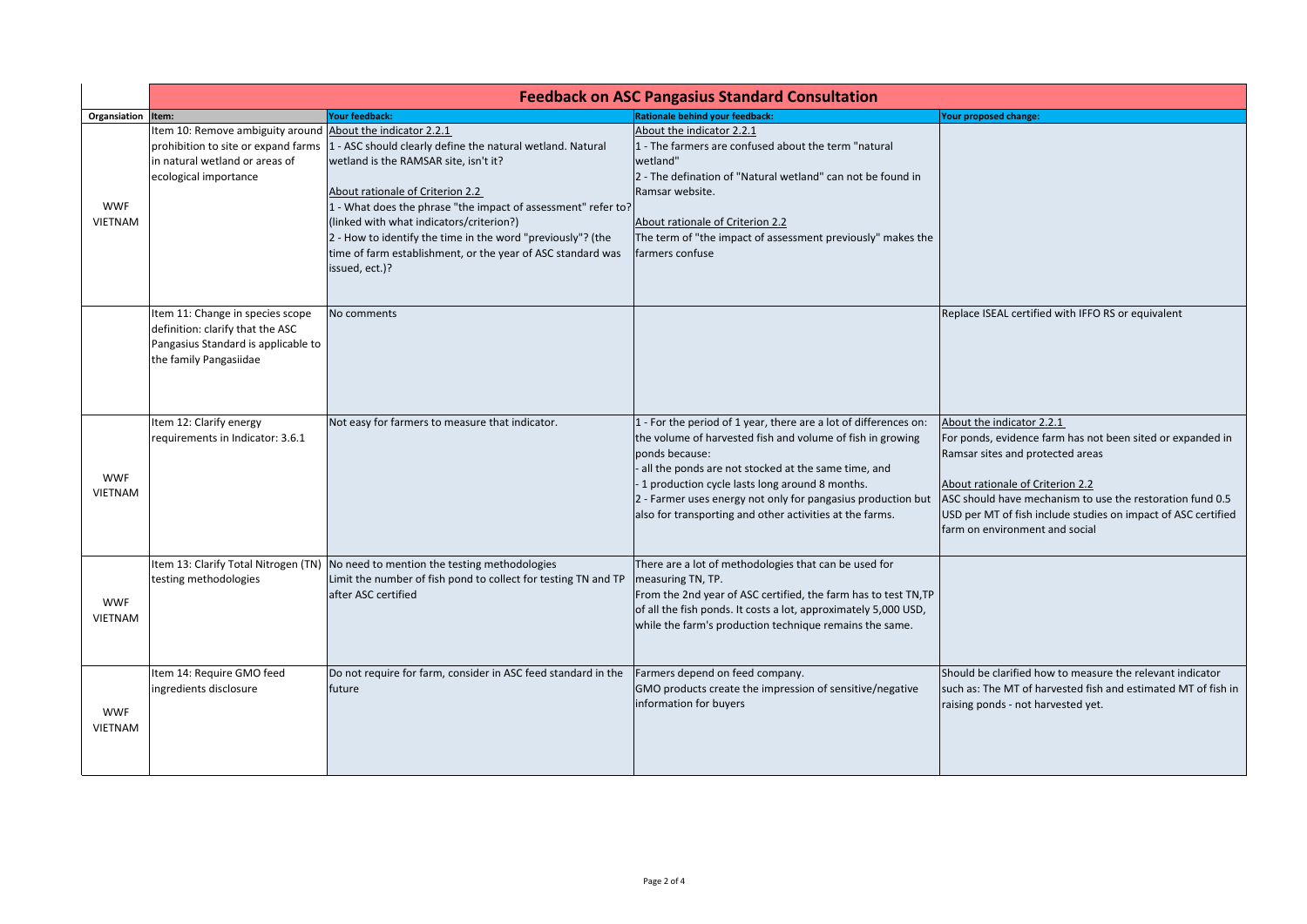|                              | <b>Feedback on ASC Pangasius Standard Consultation</b>                       |                                                                                                                                                                                                                                                                          |                                                                                                                                                                                                                                                                                                                                                                                                                                                                    |                                                                                                                                                                                                                                                                                                                                                                          |  |
|------------------------------|------------------------------------------------------------------------------|--------------------------------------------------------------------------------------------------------------------------------------------------------------------------------------------------------------------------------------------------------------------------|--------------------------------------------------------------------------------------------------------------------------------------------------------------------------------------------------------------------------------------------------------------------------------------------------------------------------------------------------------------------------------------------------------------------------------------------------------------------|--------------------------------------------------------------------------------------------------------------------------------------------------------------------------------------------------------------------------------------------------------------------------------------------------------------------------------------------------------------------------|--|
| Organsiation                 | Item:                                                                        | Your feedback:                                                                                                                                                                                                                                                           | <b>Rationale behind your feedback:</b>                                                                                                                                                                                                                                                                                                                                                                                                                             | Your proposed change:                                                                                                                                                                                                                                                                                                                                                    |  |
| <b>WWF</b><br><b>VIETNAM</b> | Item 15: Clarify ASC standards<br>around social impact assessment            | Agree, but should to clarify in name of indicator 7.13.3                                                                                                                                                                                                                 |                                                                                                                                                                                                                                                                                                                                                                                                                                                                    | The TN, TP results can be from ISO-17025-certified<br>laboratories and has the accuracy as equivalent as required in<br>the standards.<br>Propose to collect random of number fish ponds to test TP<br>and TN; and collecting 1 sample by auditor when on site visit.                                                                                                    |  |
| <b>WWF</b><br><b>VIETNAM</b> | the Pangasius operational review                                             | Section 2: Ongoing consultations on item 16: the desired objective should be limiting change of<br>ecosystem rather than eutrophication at the received water<br>bodies.                                                                                                 |                                                                                                                                                                                                                                                                                                                                                                                                                                                                    | Should be apply for feed conpanies in feed standard and<br>ensure confidential information                                                                                                                                                                                                                                                                               |  |
| <b>WWF</b><br><b>VIETNAM</b> | Any other comments or<br>suggestions                                         | Indicator 6.5.2 Maximum fish density at any time for ponds<br>and<br>pens is 38kg/m2 that do not need to require the exact<br>number.                                                                                                                                    | With the development of technology in aquaculture, it is<br>necessary to encourage farmers to apply new technologies in the farm<br>promoting high volume production while ensuring animal<br>welfare and environmental protection.                                                                                                                                                                                                                                | 7.13.3 The social impact assessment is being implemented by                                                                                                                                                                                                                                                                                                              |  |
| <b>WWF Vietnan</b>           | How to avoid the animal welfare<br>issues associated to antibiotic<br>usage? | WWF seeks to minimize the impact of antibiotics usage in<br>enviroment and human health while ensuring the animal<br>welfare and production efficiency. Therefore, responsible<br>limitis for antibiotic use need to be defined based on impacts,<br>current performance | In other ASC indicators 6.2.5 ASC require farmer use<br>antibiotics follow guideline of WHO and the Pangasius<br>farmers also have to comply with requirements in antibiotics<br>use related to the gorvernment laws of importing countries.<br>An additional metric that can further indicate and drive<br>responsible antibiotic use across the industry will ensure the<br>credibility of the standard for pangasius as well as consistency<br>across standards | ASC needs to gather data on antibiotic usage in pangasius<br>farming and using the that data determine where to set this<br>metric so it will represent a bar for responsible use that allows<br>for efficiecny and animla welfare to be maximized but<br>indiscriminate use of antibiotics to be minimized, aprticualrly<br>given the short growing cycle for this fish |  |
| <b>WWF Vietnan</b>           | Which option on antibiotic<br>treatments is preferred, and why?              | WWF as a network believes that a limit number of antibiotics No evidence that indicate how many treatments or days of<br>treatments should be set but it needs to be based on best<br>practice and appropriate levels to represent top performers<br>(better than 50%).  | antibiotics treatment affect on animal welfare and<br>environment                                                                                                                                                                                                                                                                                                                                                                                                  | If proper data does not currently exist, require certified<br>farmers to record the data of antibiotics with amount and<br>number of days, treatment of antibiotics type usage. This<br>data can eventually be used to set an appripriate standard.                                                                                                                      |  |